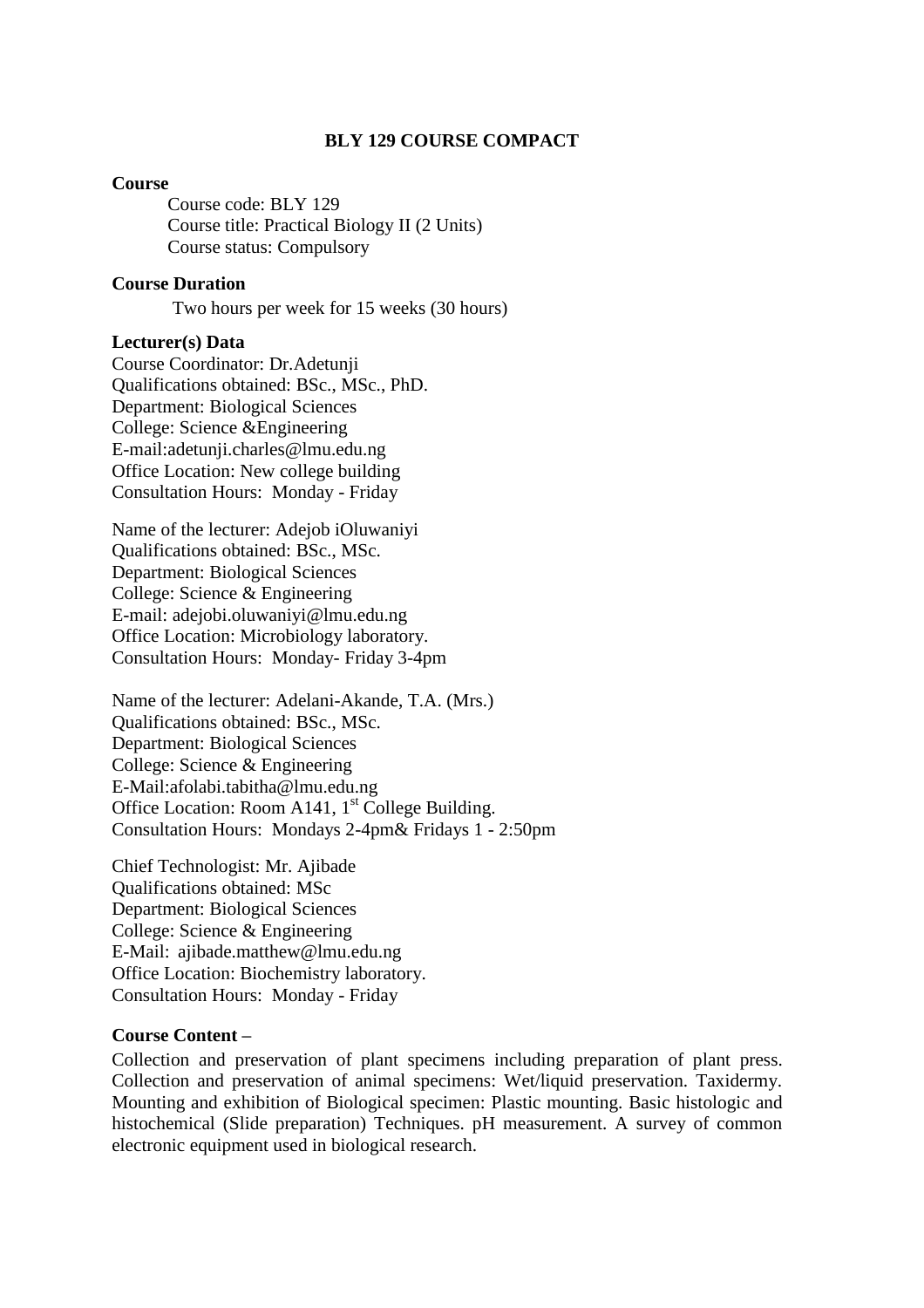#### **Course Description –**

This course poised to increase the knowledge and skill of students in practical biology. Students are expected to have taken BLY 119- Practical Biology I as a prerequisite for this course. Students will be exposed to apparatus and equipment in our Biology Lab, safety and security measures in the laboratory. They will also be taught how to make plant press as well as methods for collecting plants and animal specimens in the laboratory and preserving them.

#### **Course Justification:**

(Ps 11:3) - If the foundation be destroyed, what can the righteous do? This course equips students with basic practical knowledge needed to become frontier scientists.

#### **Course objectives**

At the end of this course, students should be able to:

- (i) Mention and identify various apparatus and equipment found in the biology lab, stating the use of each of them.
- (ii) Describe various safety and security measures put in place in the lab and explain how to manage emergency situations in the laboratory.
- (iii) Collect plant and animal specimen successfully and preserve same.
- (iv) Prepare both temporary and permanent slides using histological techniques.
- (v) Undertake taxidermic preparation of animal specimen.
- (vi) Make use of a pH meter and other lab apparatus and also know the basic principles guiding the use of each instrument.

#### **Course Requirement – Illustration below:**

To derive maximum benefits from the course and for fast grasping of many of theconcepts, the course requires that the students be familiar with BLY 119-Practical Biology I. Failure to attend the practical classes could result into student failing the course.

| S/N | Grading                     | Score $(\%)$ |
|-----|-----------------------------|--------------|
|     | Practical (laboratory work) |              |
|     | <b>Final Examination</b>    |              |
|     | <b>Total</b>                | 100          |

#### **Method of Grading**

#### **Course Delivery Strategies:**

The course is basically practical in nature however; students will be shown how to go about each exercise before trying it out.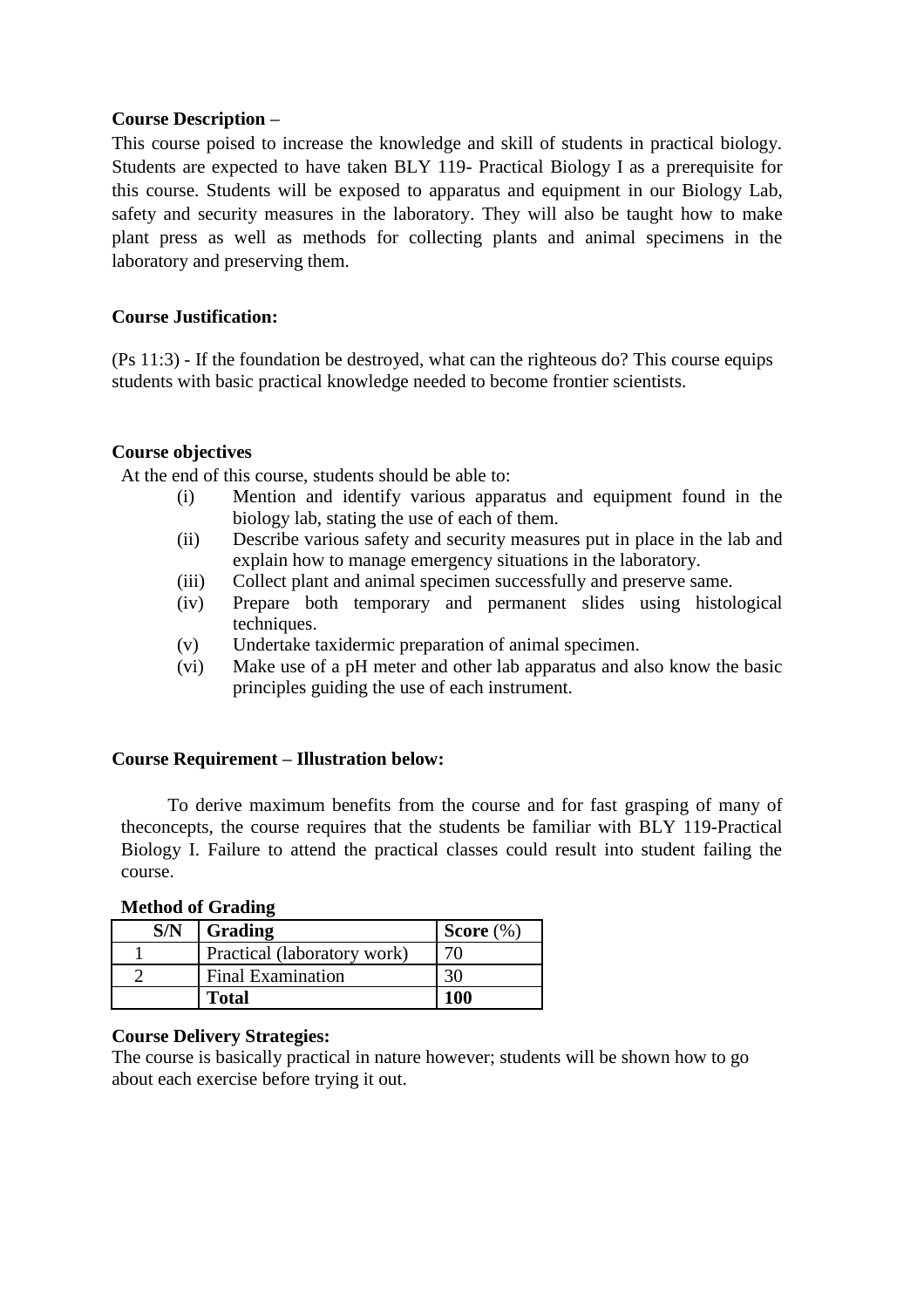# **LECTURE CONTENT**

**Week 1:** General introduction

## **Objectives**

The students at the end of the lectures for the week should be able to:

- a. Explain the scope of this course.
- b. Mention basic lab etiquettes.
- c. Know the basic requirements for the course.
- d. Define some common terms they will come across in the course.

# **Description**

General introduced to the course, linking it with the prerequisite course and adding new concepts to what they already know.

- **Study Question:** Mention 20 does and don'ts in a biology laboratory. Why should they be strictly followed when working in the laboratory?
- **Reading List –**
	- 1. Biological safety: principles and practices, 2006. Fleming, D.O and Hunt, D.L. ASM Press.
	- 2. Principles of Biological Techniques, S.O. Owa. 2012. Palace Publication& Press.

# **Week 2:** Collection and preservation of plant specimen I

# **Objectives**

Students should be able to:

- a. Explain the rudiments of plant collection from the field.
- b. Mention various method and reagents required for preservation of plant specimen.
- c. Describe how to collect plant specimen.

## **Description**

Detailed explanation on the processes involved in collection of plant specimen from the field and how to preserve same in the laboratory.

**Study Question:** Why is it necessary to preserve plant specimens?

# **Reading List –**

- 1. Principles of Biological Techniques, S.O. Owa. 2012. Palace Publication& Press.
	- **Week 3:** Collection and preservation of plant specimen II

# **Objectives**

Students should be able to:

- a. Collect plant specimen from the field with minimum supervision.
- b. Preservation of collected specimen.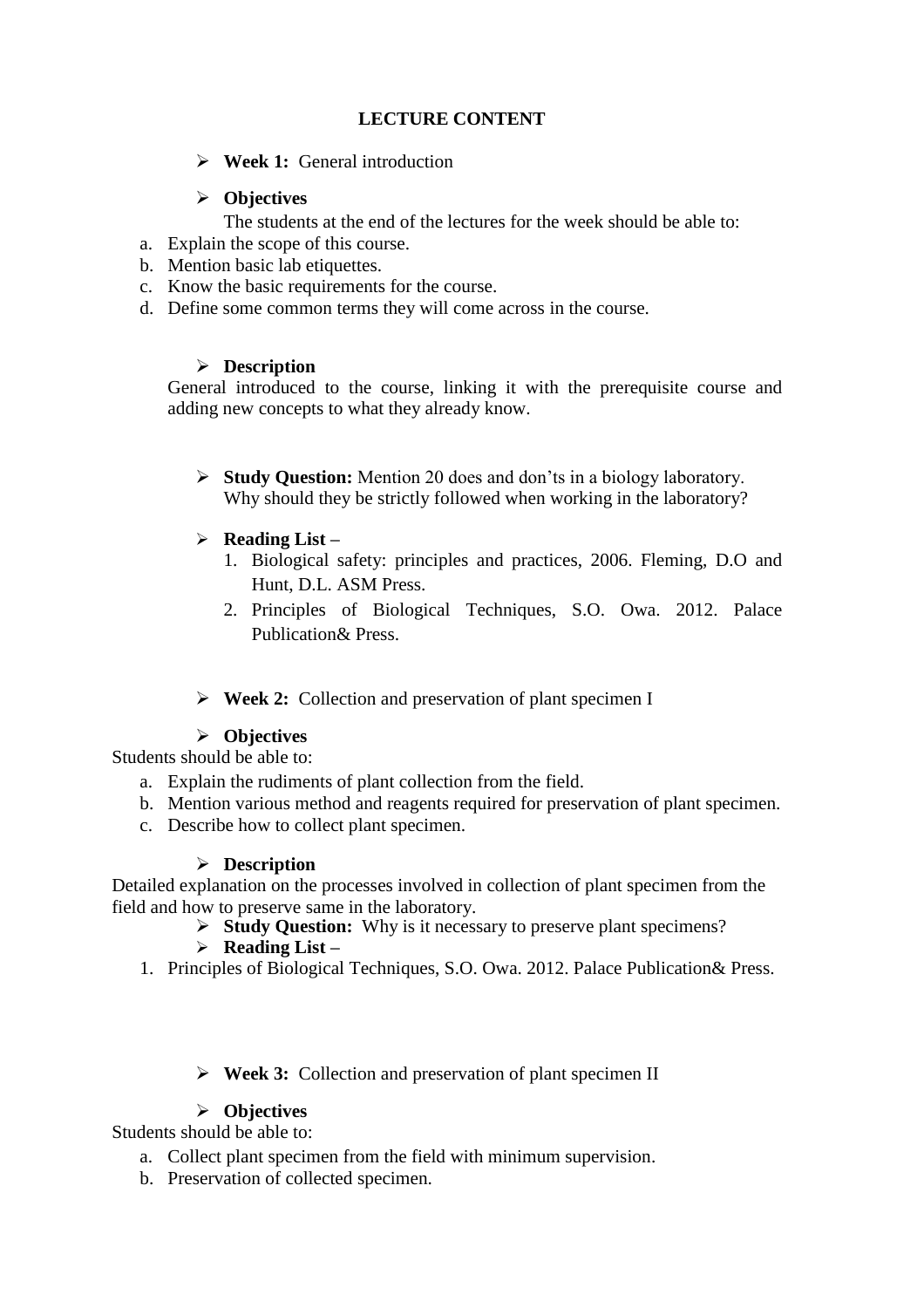- c. Prepare a plant press
	- **Description**
	- $\triangleright$  Field collection of plant specimen and preservation of same in the laboratory.
	- **Study Question:** What are some precautionary measures to take when preparing a plant press?
	- **Reading List –**
	- 1. Principles of Biological Techniques, S.O. Owa. 2012. Palace Publication & Press.
	- **Week 4:** Collection and preservation of animal specimen I

## **Objectives**

Students should be able to:

- a. Explain the basics of collecting animal specimen.
- b. Mention reagents used for preserving animal specimen.
- c. Explain some methods involved in preserving animal specimen.
- d. Describe how to carry out wet/ liquid preservation of animal specimen.
	- **Description**
	- $\triangleright$  Demonstration of how animal specimen can be collected as well as detailed explanation of procedures involved in collection and preservation of specimen.
	- **Study Question:** Mention reagents used to preserve animal specimen; . Why are some reagents not ideal for preserving some types of specimen?
	- **Reading List –**
- 1. Principles of Biological Techniques, S.O. Owa. 2012. Palace Publication & Press.
	- **Week 5:** Collection and preservation of animal specimen II

## **Objectives**

Students should be able to:

- a. Collect animal specimen from the field.
- b. Preserve collected specimen.
	- **Description**

Field collection of animal specimen within the University community and preservation of same in the laboratory.

- **Study Question:** Describe how you will collect lizards from a location in front of your hostel.
- **Reading List –**
- 1. Pulvertaft R.J.V. 1950. Museum Techniques: a review. Journal of Clinical Pathology 3:1-23
- 2. Principles of Biological Techniques, S.O. Owa. 2012. Palace Publication& Press.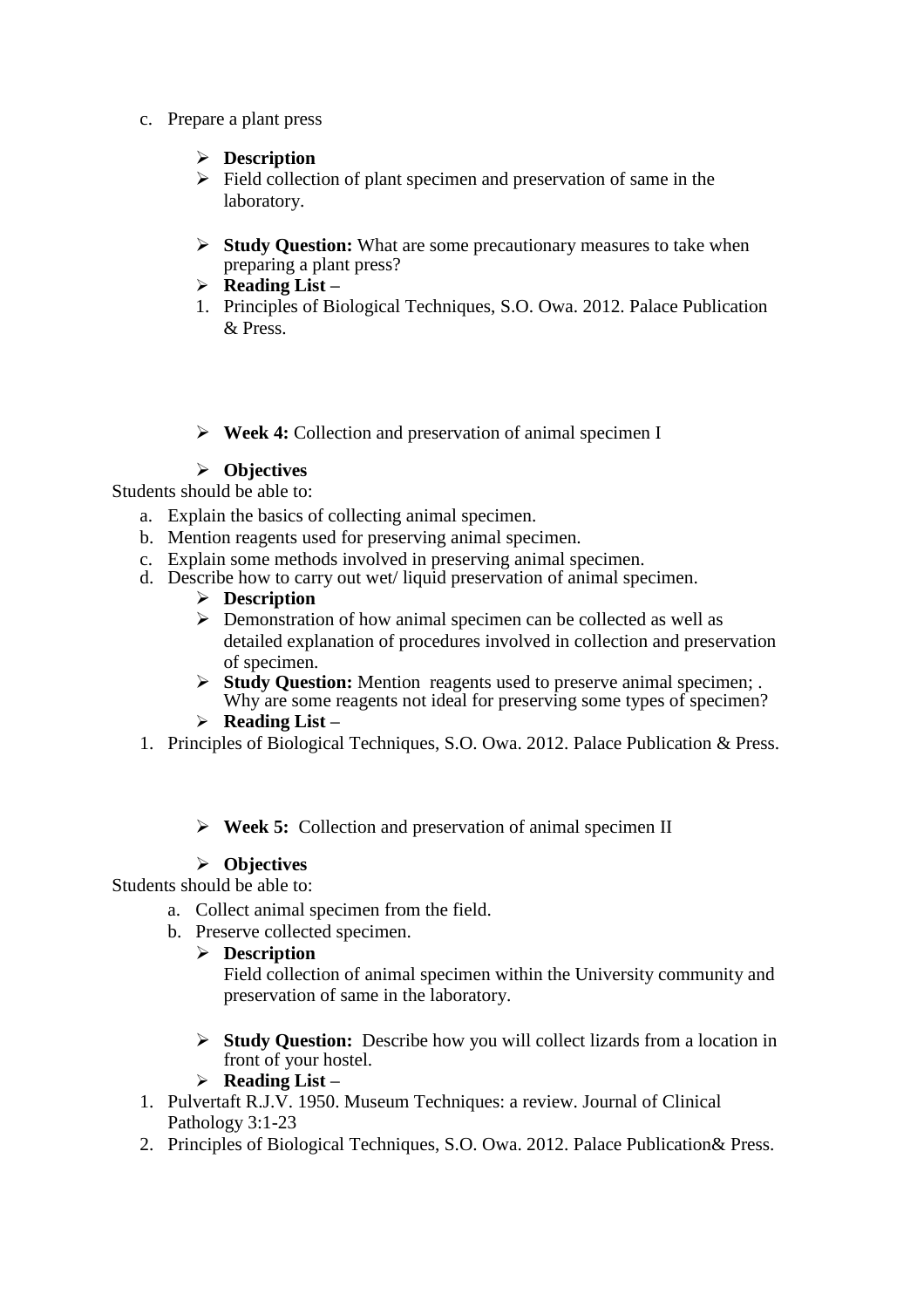# **Week 6:** Taxidermy

## **Objectives**

Students should be able to:

- a. Collect and prepare animals to produce them in a life-like form.
- b. Sew experimental animals.

## **Description**

- $\triangleright$  Demonstration of how to preserve animal skin in the laboratory. Guiding students to do the same.
- **Study Question:** Why is taxidermy not acceptable to some in recent times? What argument will you give in support of its continuity?
- **Reading List –**
- **1.** Rachel Poliquin. 2008. The matter and meaning of museum taxidermy. Museum and society 6(2) 123 -134.
- **2.** Principles of Biological Techniques, S.O. Owa. 2012. Palace Publication& Press.

# **Week 7:** Mounting and exhibition of biological specimen

## **Objectives**

Students should be able to:

- a. Demonstrate wet/dry mounting.
- b. Describe plastic mounting.
- c. Explain how to carrying out mounting using Perspex.

#### **Description**

- $\triangleright$  Various methods used in mounting biological specimen will be elaborated and students be engaged in preparing a mount for exhibiton.
- **Study Question:** Describe how to mount using perspex

## **Reading List –**

1. Lalit Kumar Jain, Hitesh Babel, Neha Vijay. New technique to mount specimen in the formalin filled jar for anatomy museum with almost invisible support. Int J Cur Res Rev 05(12): 45-50.

## **Week 8: Mid-Semester Examination**

## **Objectives**

Students should be able to:

a. Show their understanding of topics covered so far in the course

## **Description**

Practical as well as alternative to practical questions will be administered to students.

## **Study Question:**

Revise previous study questions.

# **Reading List –**

All references listed in the past weeks.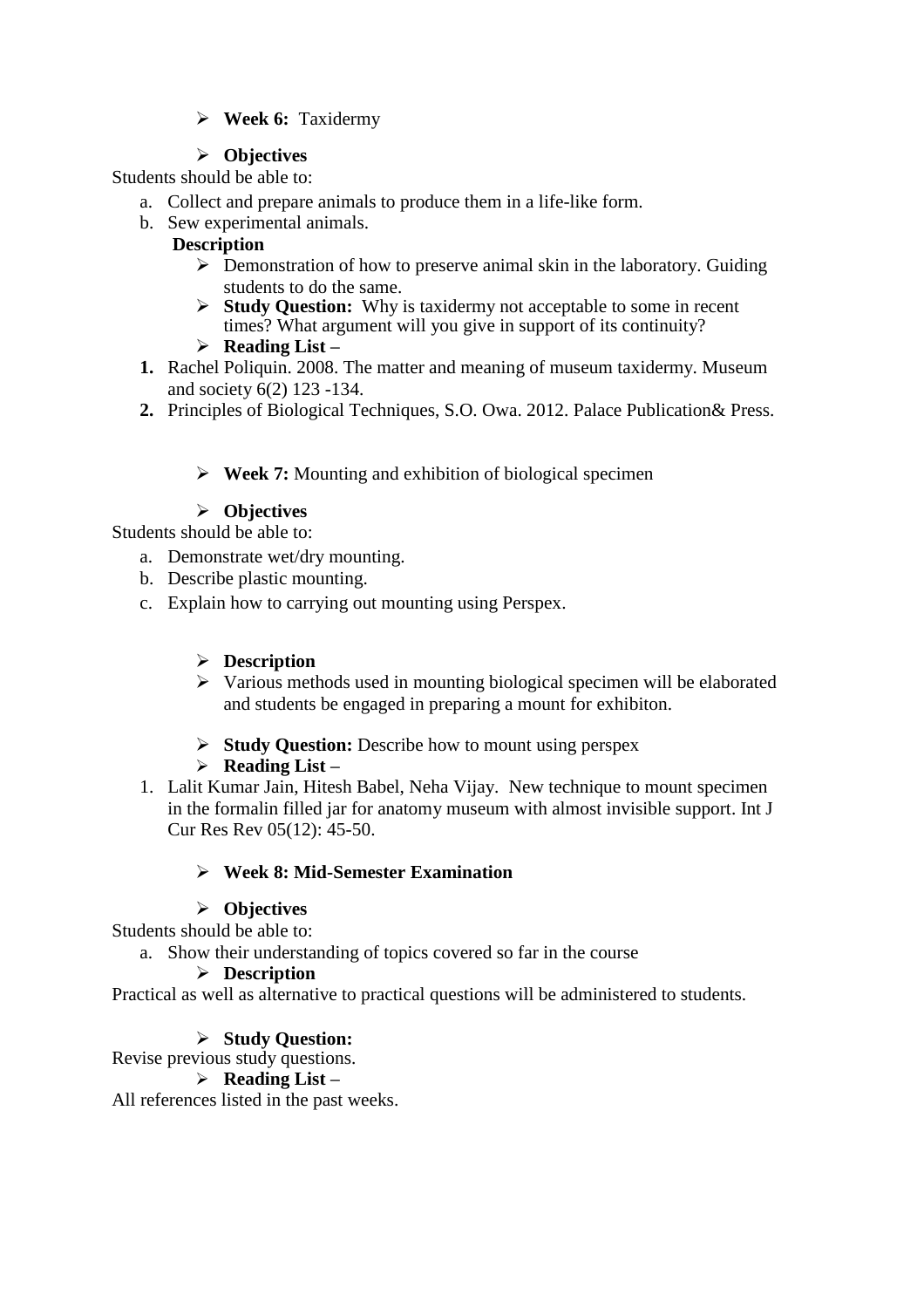**Week 9:** Basic histologic and histo-chemical techniques I

# **Objectives**

Students should be able to:

To introduce students to:

- a. Describe how to use the microtome.
- b. Explain the stages involved in the preparation of a temporary slide.
- c. State in a stepwise manner how to prepare a permanent slide.
- d. Distinguish between a temporary and permanent slide.

# **Description**

The microtome is specially designed for cutting thin sections which will be used to prepare either permanent or temporary slide of animal and plant specimens. The uses, types, and basic components of a microtome will be discussed. The stages involved in preparation of temporary and permanent slides will also be elaborated.

- **Study Question:** What is a fixative? Give two examples each of temporary and permanent mountant.
- **Reading List –**
- 1. Principles of Biological Techniques, S.O. Owa. 2012. Palace Publication& Press.
	- **Week 10:** Basic histologic and histo-chemical techniques II

# **Objectives**

Students should be able to:

- a. Discuss the essence of staining.
- b. Describe the procedure for staining sections.
- c. Mention common stains used in histology.

# **Description**

Staining is an essential step in preparing a microslide but to get a good slide, it must be done following the proper protocol. These steps will be unveiled to students. Stains serve different purposes hence a suitable stain must be chosen for each specimen depending on the features of interest.

**Study Question:** Why is staining important in histology?

**Reading List –** Principles of Biological Techniques, S.O. Owa. 2012. Palace Publication & Press.

> **Week 11:** Basic histologic and histo-chemical techniques III/ Embalmment of mammals

# **Objectives**

Students should be able to:

- a. Describe a bone slide preparation.
- b. Elaborate on the uniqueness and uses of a cryostat.
- c. Embalm an animal specimen.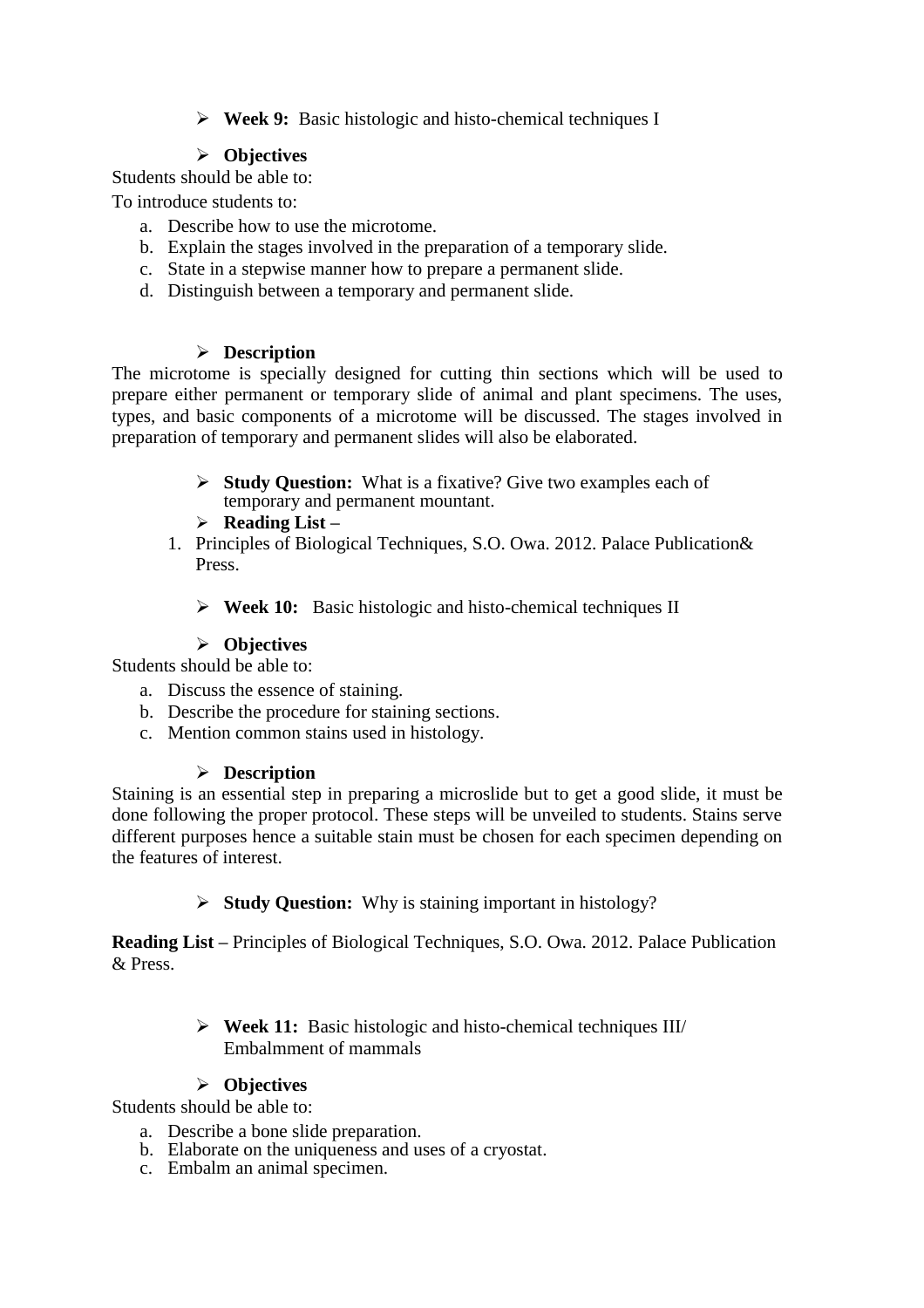- **Description**
- $\triangleright$  The uniqueness of bone slide preparations will be emphasised. The cryostat will be compared with other types of microtome.
- **Study Question:** What are the basic components of a microtome? How is the cryostat different from other microtomes.
- **Reading List –**
	- 1. Principles of Biological Techniques, S.O. Owa. 2012. Palace Publication& Press.
- **Week 12:** pH measurement I

## **Objectives**

Students should be able to:

- a. Define pH.
- b. Describe various methods of determining the pH of a solution.
- c. Preparea standard solution of known pH.
	- **Description**
	- $\triangleright$  Detailed explanation of the concept. Preparation of solutions and demonstration of colorimetric methods of pH determination.
	- **Study Question:** Why is pH measurement important to a biologist?
	- **Reading List –**
- 1. Gupta, Alka. 2009. Instrumentation and bio-analytical techniques. PragatiPrakashan Publishers.
- 2. Principles of Biological Techniques, S.O. Owa. 2012. Palace Publication& Press.
	- **Week 13:** pH measurement II

## **Objectives**

Students should be able to:

- a. Mention the components of a pH meter.
- b. Describe how a pH meter functions.
- c. Demonstrate how to calibrate a pH meter.
- d. Take readings of different solutions using a pH meter.

## **Description**

The pH meter must be calibrated before use; this is done following a step by step protocol using buffer solution. Ability to use the pH meter is essential for students in the biological sciences, this will be inculcated into students.

- **Study Question:** Why is the pH meter often preferred over other pH measurement techniques? Under what conditions will the pH meter be inappropriate for measuring pH?
- **Reading List –**
- 1. Gupta, Alka. 2009. Instrumentation and bio-analytical techniques. PragatiPrakashan Publishers.
- 2. Principles of Biological Techniques, S.O. Owa. 2012. Palace Publication& Press.